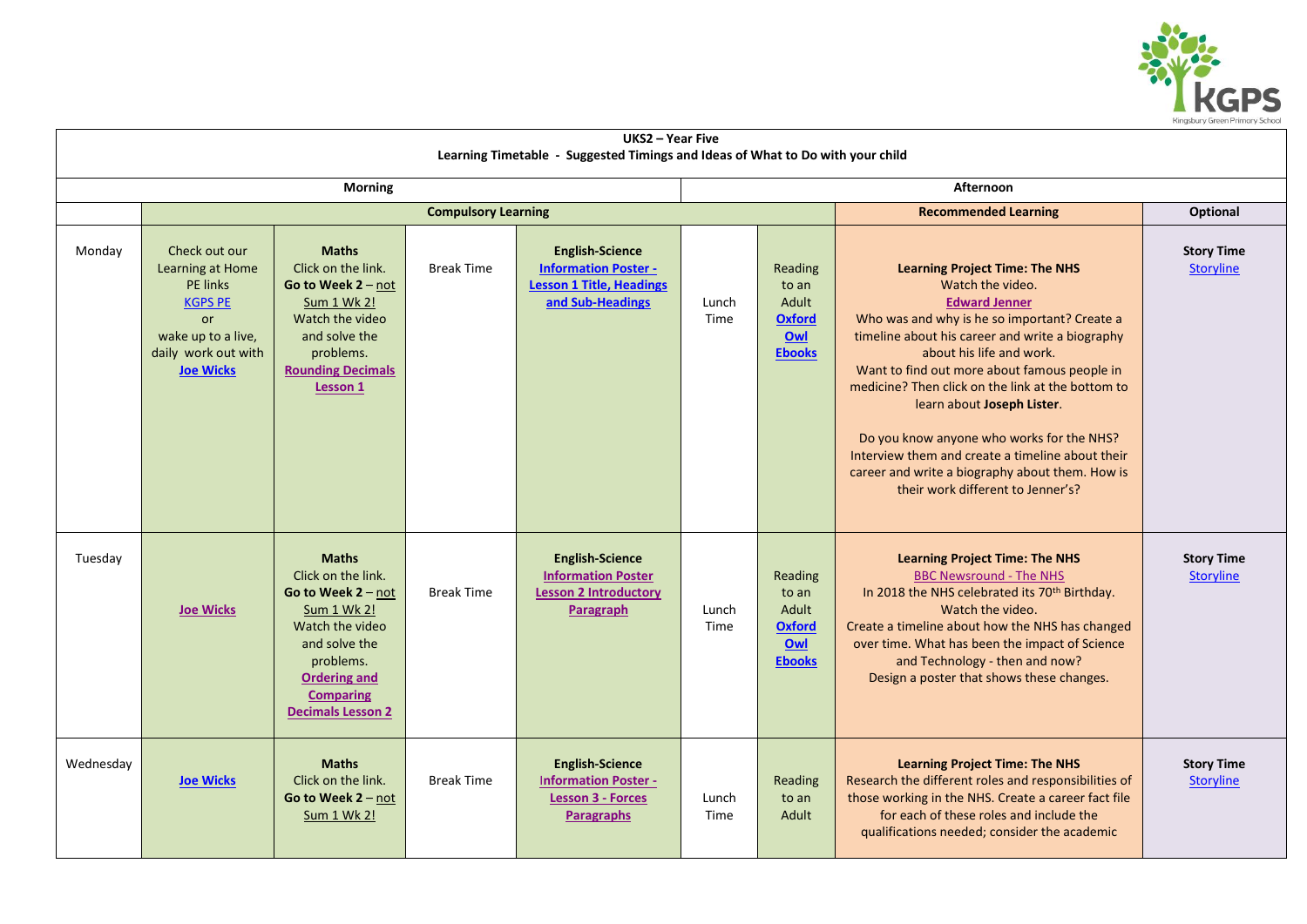

|          |                  | Watch the video<br>and solve the<br>problems.<br>Understanding<br><b>Percentages Lesson</b><br>$\overline{3}$                                                                                                          |                   |                                                                                                                                                                                                                                                                                                                                                                                          |               | <b>Oxford</b><br>OWI<br><b>Ebooks</b>                              | qualifications and personal attributes needed to<br>succeed in this role.<br>What career would you like to have in the future?<br>Why is this important to you? Research the<br>qualifications and personal attributes you will need<br>for this work.                                                                                                                                                                                                                                                                                                                       |                                       |
|----------|------------------|------------------------------------------------------------------------------------------------------------------------------------------------------------------------------------------------------------------------|-------------------|------------------------------------------------------------------------------------------------------------------------------------------------------------------------------------------------------------------------------------------------------------------------------------------------------------------------------------------------------------------------------------------|---------------|--------------------------------------------------------------------|------------------------------------------------------------------------------------------------------------------------------------------------------------------------------------------------------------------------------------------------------------------------------------------------------------------------------------------------------------------------------------------------------------------------------------------------------------------------------------------------------------------------------------------------------------------------------|---------------------------------------|
| Thursday | <b>Joe Wicks</b> | <b>Maths</b><br>Click on the link.<br>Go to Week $2 - not$<br>Sum 1 Wk 2!<br>Watch the video<br>and solve the<br>problems.<br><b>Percentages as</b><br><b>Fractions and</b><br><b>Decimals Lesson 4</b>                | <b>Break Time</b> | <b>English-Science</b><br><b>Information Poster -</b><br><b>Lesson 4 Forces</b><br><b>Paragraphs</b>                                                                                                                                                                                                                                                                                     | Lunch<br>Time | Reading<br>to an<br>Adult<br><b>Oxford</b><br>Owl<br><b>Ebooks</b> | <b>Learning Project Time: The NHS</b><br>Send the NHS a smile and let them know you are<br>thinking of them. If you could send the NHS<br>anything to make them smile what would you send<br>them? Design a special gift or draw a picture of<br>it/create your smile using objects from around the<br>home or garden, take a photo of it/display it in<br>your window. Plan a Smile fundraising event to<br>raise awareness for your idea.<br>Don't forget to clap with an adult to show your<br>thanks for our NHS workers and carers.<br>Clap for our NHS and Key Workers | <b>Story Time</b><br>Storyline        |
| Friday   | <b>Joe Wicks</b> | <b>Maths</b><br>Click on the link.<br>Go to Week 2 - not<br>Sum 1 Wk 2!<br>Watch the video<br>and solve the<br>problems.<br><b>Equivalent Fractions</b><br>Decimals and<br><b>Percentages Lesson</b><br>$\overline{5}$ | <b>Break Time</b> | <b>English</b><br>If you have completed<br>your English-History<br>project then have a go at<br>one of the following:<br><b>Spelling Rule of the Day</b><br>See how to access your<br>child's spelling rule below<br>this timetable.<br><b>Year Five and Six Spellings</b><br>Practise ten spellings<br>from your list and aim to<br>include them in your<br>writing in<br><b>Pobble</b> | Lunch<br>Time | Reading<br>to an<br>Adult<br><b>Oxford</b><br>Owl<br><b>Ebooks</b> | <b>Learning Project Time:</b><br><b>PSHE</b><br><b>BBC PSHE</b><br>French<br><b>BBC French</b><br>Countries                                                                                                                                                                                                                                                                                                                                                                                                                                                                  | <b>Story Time</b><br><b>Storyline</b> |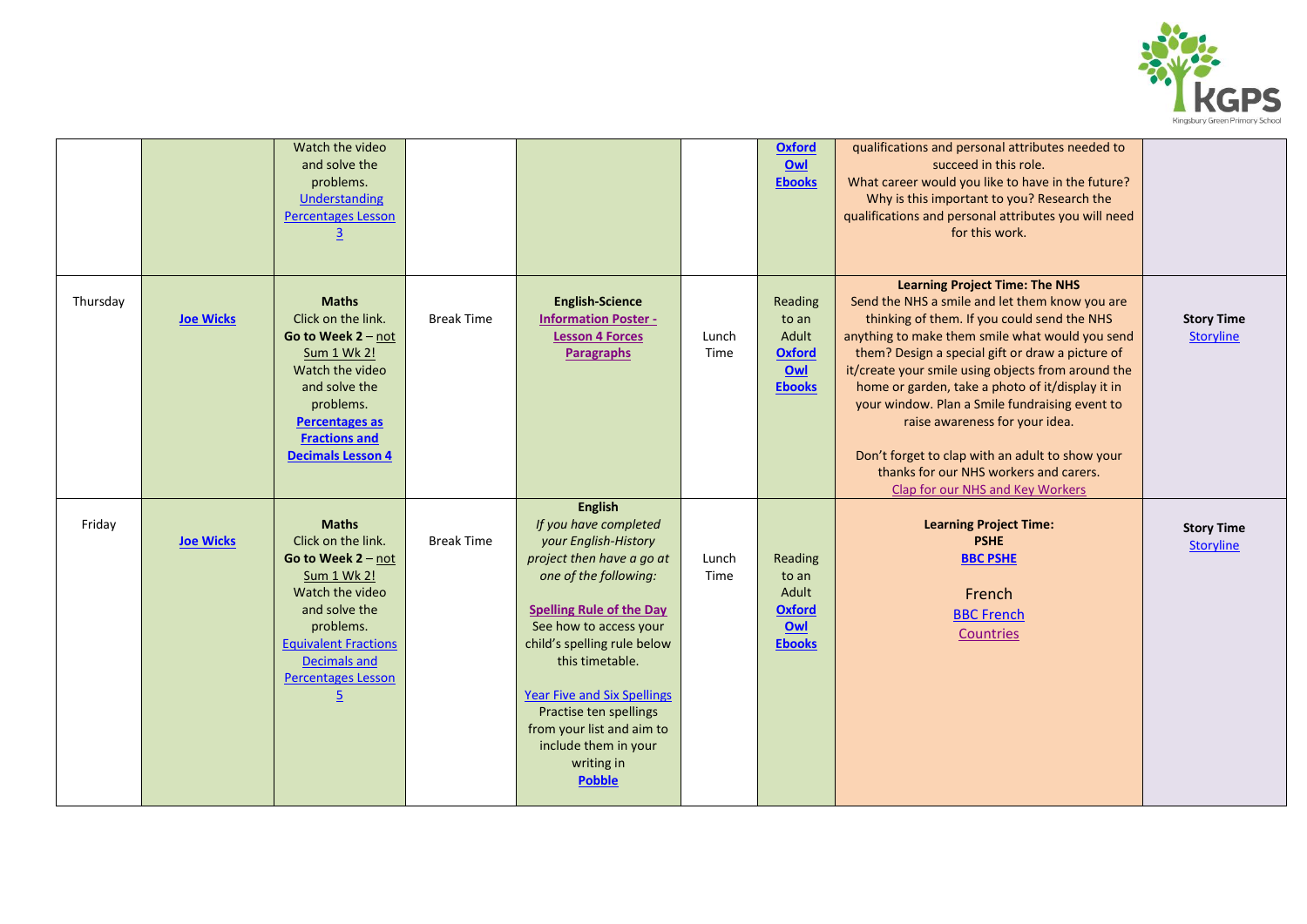

# **Additional Learning Resources that families may want to engage with:**

# **Oxford Owl for reading, spelling and maths:**

• Time to read! Why not read one of the e-books from the book library. Log in to choose a book. You can read a wider range of books and select one for your age band or challenge yourself with one above. **Use the log in and password details sent via parent mail**. There is also extra spelling and grammar practice too!

## Click[: https://www.oxfordowl.co.uk/](https://www.oxfordowl.co.uk/)

- Select log in
- When the website opens, select "My class login"



Enter username and password and choose from options available to read an e-book

Practise spelling rules. To access the spelling rules please click the link below and then follow these steps.

## Click[: https://www.oxfordowl.co.uk/](https://www.oxfordowl.co.uk/) and then click

- My Class Login.
- Read, Write Inc Spelling
- Extra Practice Zone
- Year Group
- Click on 'Activity' to open up a spelling rule. Practise one spelling rule each time.

## **Pobble 365 - for Creative writing:**

 Why not escape from your daily routine and immerse yourself into an imaginary world! Use the fantastic pictures in the Pobble 365 link below to write your own story! Bring it to school to share with your class.<http://www.pobble365.com/>

## **Mathematics:**

- Click on the WRM link, go to the lesson for each day, watch the video with your child and then have a go at solving the problems.
- Continue to practise your number facts each day for 10-20 minutes [Daily Arithmetic](https://www.topmarks.co.uk/maths-games/daily10) [Maths Frame](https://mathsframe.co.uk/)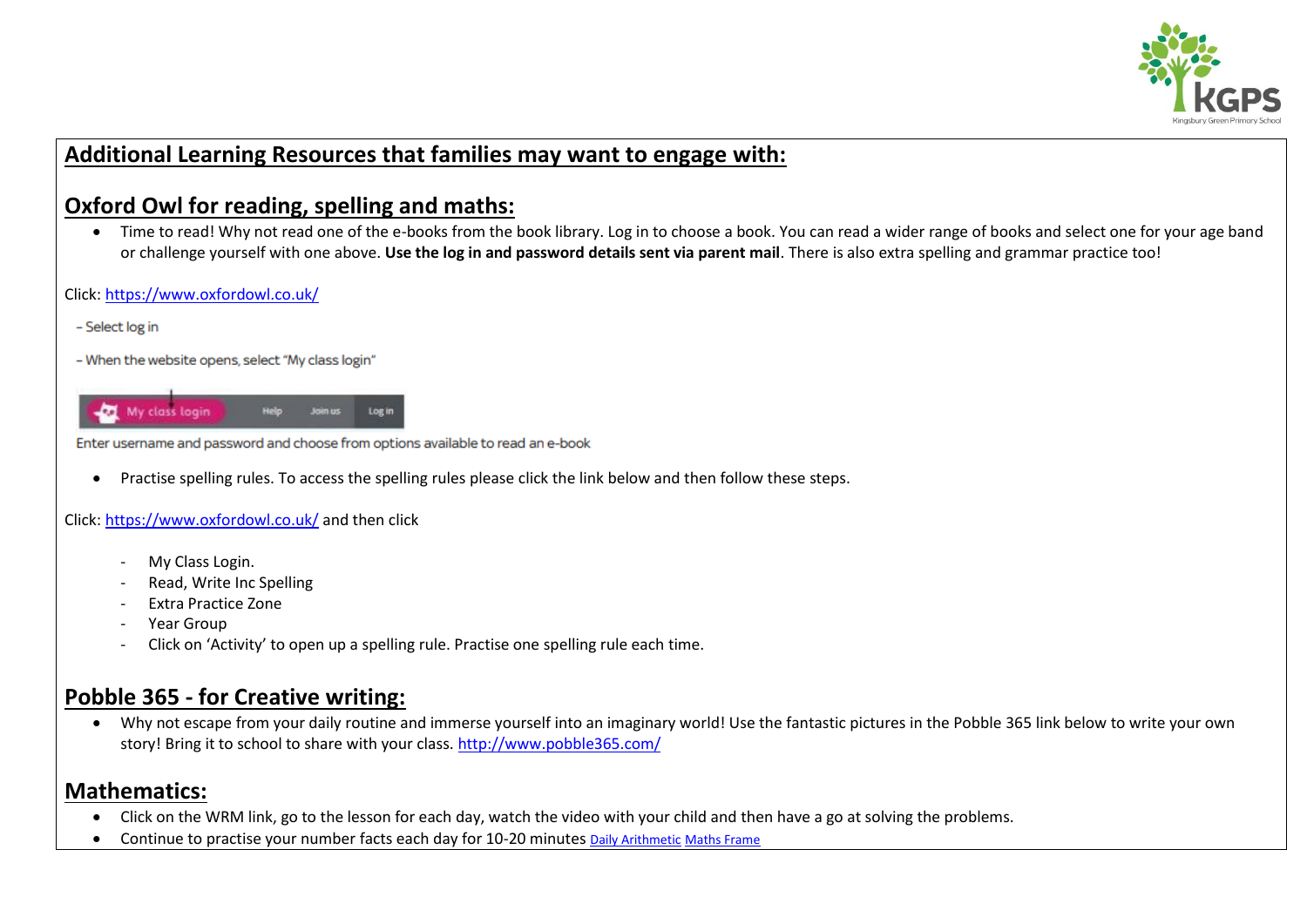

- Practise Maths and access past SATs papers **[Reasoning and Problem Solving](https://primarysite-prod-sorted.s3.amazonaws.com/springcroft-primary-school/UploadedDocument/915522a464444cfa96a70bc9bdaee45d/ultimate-ks2-maths-sats-organiser-y6-daily-mini-videos-puzzles-for-y5.pdf)**
- Solve a maths problem and submit your solution! **<https://nrich.maths.org/>**

# **Revision and learning interesting facts:**

- Use BBC Bitesize to help with your homework, revision and learning. Find free videos, step-by-step guides, activities and quizzes by level and subject. <https://www.bbc.co.uk/bitesize/levels/zbr9wmn>
- Watch [CBBCNewsround](https://www.bbc.co.uk/newsround) and discuss current affairs. CBBCNewsround
- Learn a poem and perform it to an audience. Write your own poem! [Poetry4kids](https://www.poetry4kids.com/)

## **Learning Project - to be done throughout the week: The NHS**

**The project this week aims to provide opportunities for your child to learn more about our wonderful NHS. Learning may focus on the history of the NHS, significant people including local NHS workers and generally showing appreciation and support for our heroes. Other activities you may wish to have a go at …**

#### **Reading**

Click on the link and read the book with your child. Use it as a stimulus for discussion and then have a go at some of the activities below. Coronavirus - [A Book for Children](https://issuu.com/nosycrow/docs/coronavirus_ins/1?ff&hideShareButton=true)

#### **Arts-based activities**

Write an acrostic poem to say thank you to the NHS. You could use the word THANK YOU or GRATITUDE as a writing frame[. Acrostic Poem Template](https://www.bing.com/images/search?view=detailV2&id=C51BEC593BA32E8A77231393BC665B72282D1370&thid=OIP.CLik4dpphakVhQR5vu7IYgHaFj&mediaurl=http%3A%2F%2Fimage.payloadz.com%2Fproducts%2F764301.png&exph=720&expw=960&q=thankyou+blank+acrostic+poem+template&selectedindex=23&ajaxhist=0&vt=0) Make a thank you poster.

Rainbows are a sign of hope. Draw or paint a rainbow and display it in your window. Already got a rainbow? Get inventive and find a different way to produce this colourful symbol.

Make a Stay at Home, Protect the NHS, Save Lives poster and display this next to the rainbow in your window.

Promote the importance of handwashing and design a new brand of soap! Create a tv advert/radio jingle or a poster to advertise your product.

## **Showing gratitude**

If you could send the NHS workers anything to make them smile what would you send them? Draw a picture of the perfect gift. The NHS staff show kindness and spread happiness every day. Create a Kindness Jar by writing acts of kindness and popping them into the jar. Interview somebody who has used the NHS and record their responses. What do they want to thank the NHS for? Show your gratitude by joining in the weekly clapping with an adult. [Clap for our NHS and Key Workers](https://www.bbc.co.uk/newsround/52063775)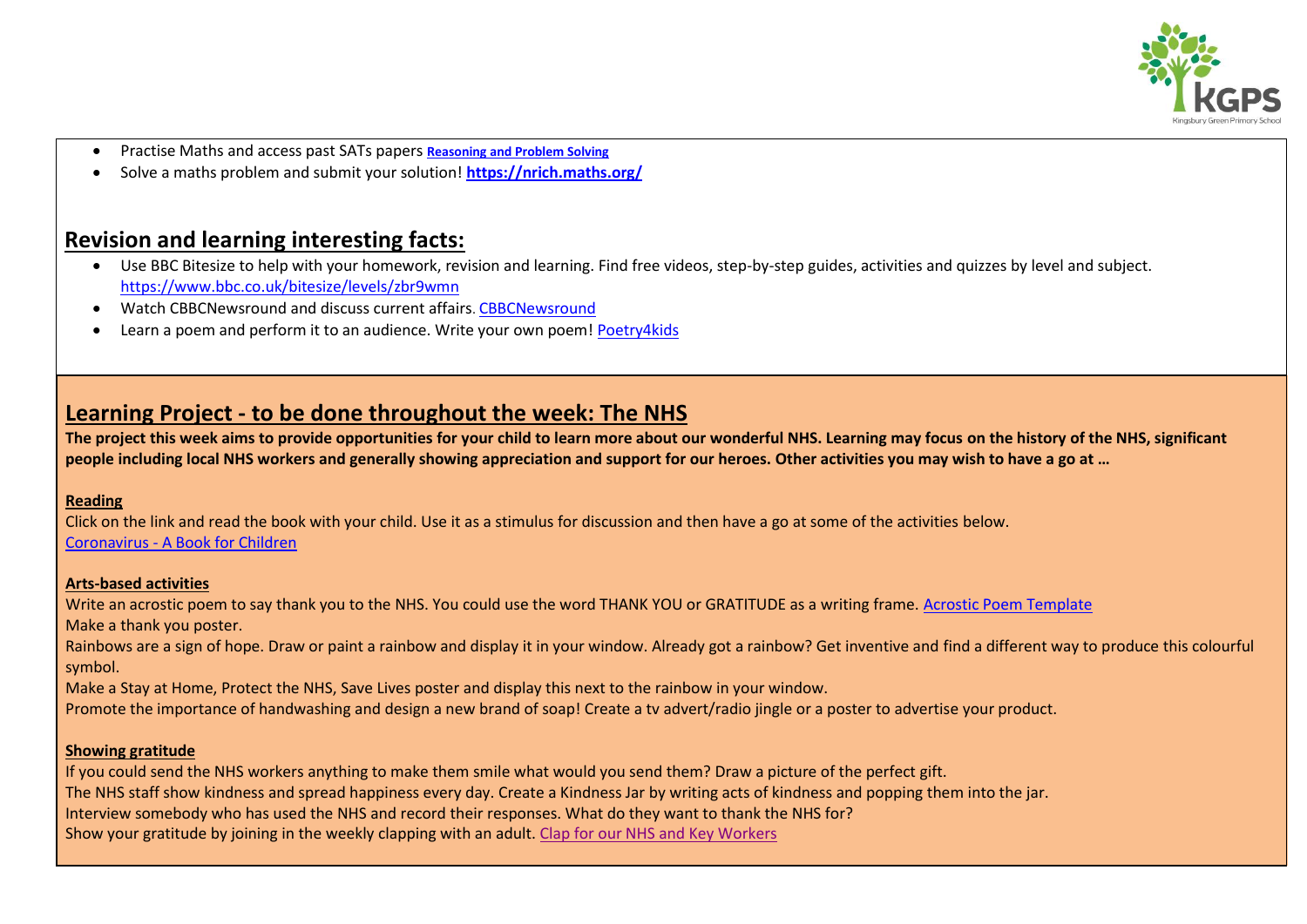

#### **Writing-based activities**

Create your own story of joy in the role of a nurse, paramedic, doctor or other health professional. Present this in a mini story book or as a comic strip. The book says, 'We are all in this together.' Create a diary extract/ a leaflet that explains how we continue to show this every day. Write a set of instructions for handwashing and display them in and around the house to remind everyone. Do you know a local NHS worker? Create a biography or fact file about them. Listen to the speeches of famous politicians. Write your own speech persuading everyone in your community to stay safe or in praise of the NHS. Imagine a life without the NHS. What would it be like? Write a debate explaining the pros and cons of having an NHS.

### **History-based activities**

In 2018, the NHS celebrated its 70<sup>th</sup> birthday. Create a timeline that shows how the NHS was developed. [CBBC Newsround NHS](https://www.bbc.co.uk/newsround/38906932) Research the history of soap. Who invented it? How have different communities used it over time? What is it made of? Research significant people from the world of medicine. How did they help keep us safe? Create a fact file for each person. Play a Top Trumps-style card game with a member of your family using your fact files.

Learn about the life and work of Joseph Lister. Create a timeline about his career and write his biography. [Joseph Lister](https://www.bbc.co.uk/bitesize/topics/zxwxvcw/articles/zkpdrj6)

## **Maths Activities**

Conduct a survey about the different types of soap you and your family use. Create a graph to show this data. Research how countries across the world and over time have overcome pandemics. Present your data in the form of line graphs and pie charts.

## **Geography-based activities**

There are many NHS facilities in our community. Identify them on a map. What are they? How many can you find? Research famous people in medicine from around the world.

## **Design and Technology**

Invent a new bar of soap. Design the packaging. Research 3d nets. Write the promotional blurb to go with your new product. How will your new product support the nation in keeping safe during the current school closure? Who will be your target audience? Imagine you could design a new scientific invention that keeps people safe. What would it be? How would it work?

#### **Dreams and Goals**

Research the different roles and responsibilities of those who work in the NHS. What academic qualifications and personal attributes are needed? What career would you like to have in the future? Why? What qualifications and personal attributes will you need for this? Speak to those in your family who can give you more information and support you. Start a career plan!